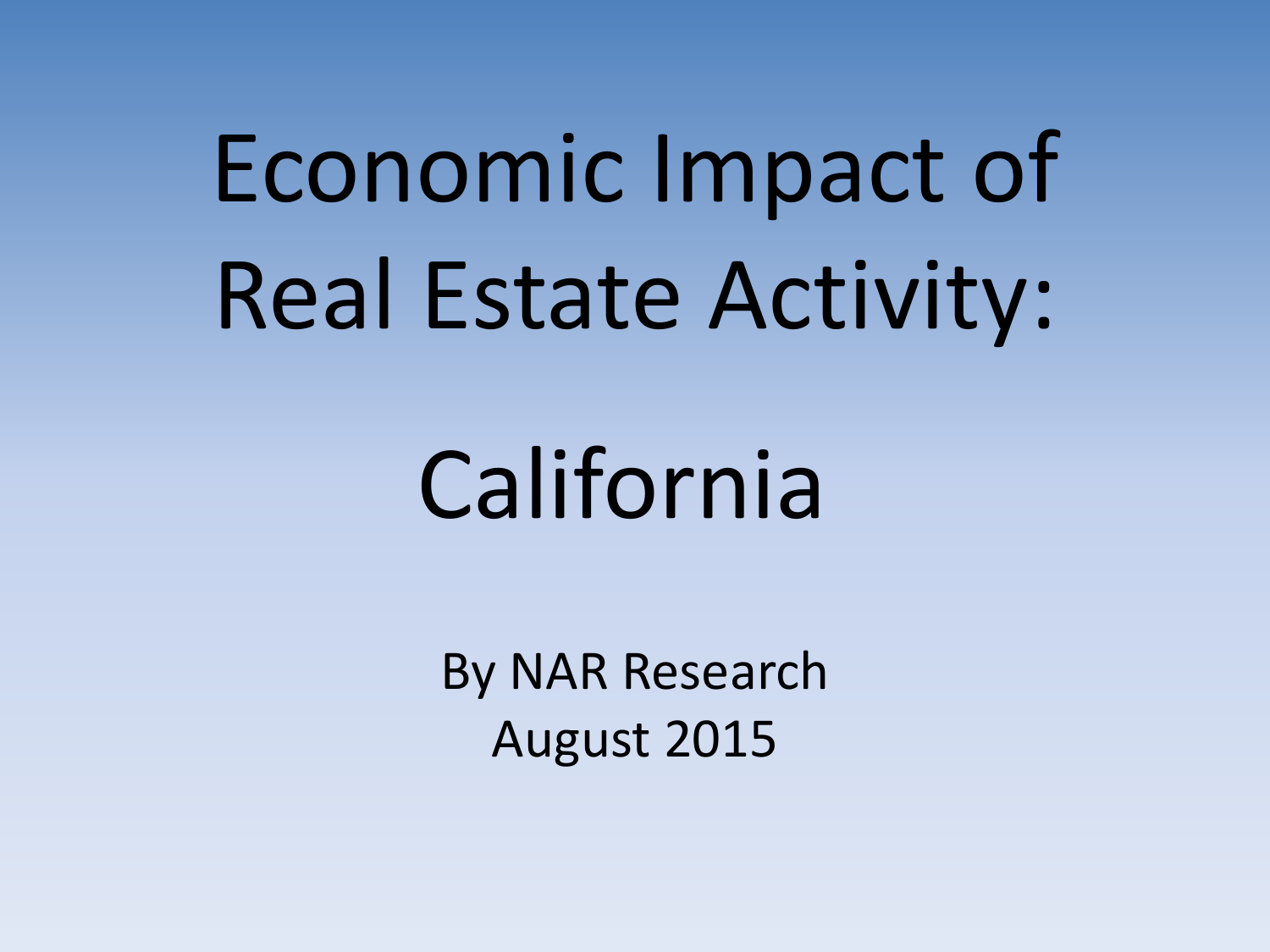## Real Estate's Economic Contribution in California

The Real Estate Industry accounted for \$424,039 million or 19.2% of the Gross State Product in 2012.

Bureau of Economic Analysis; NAR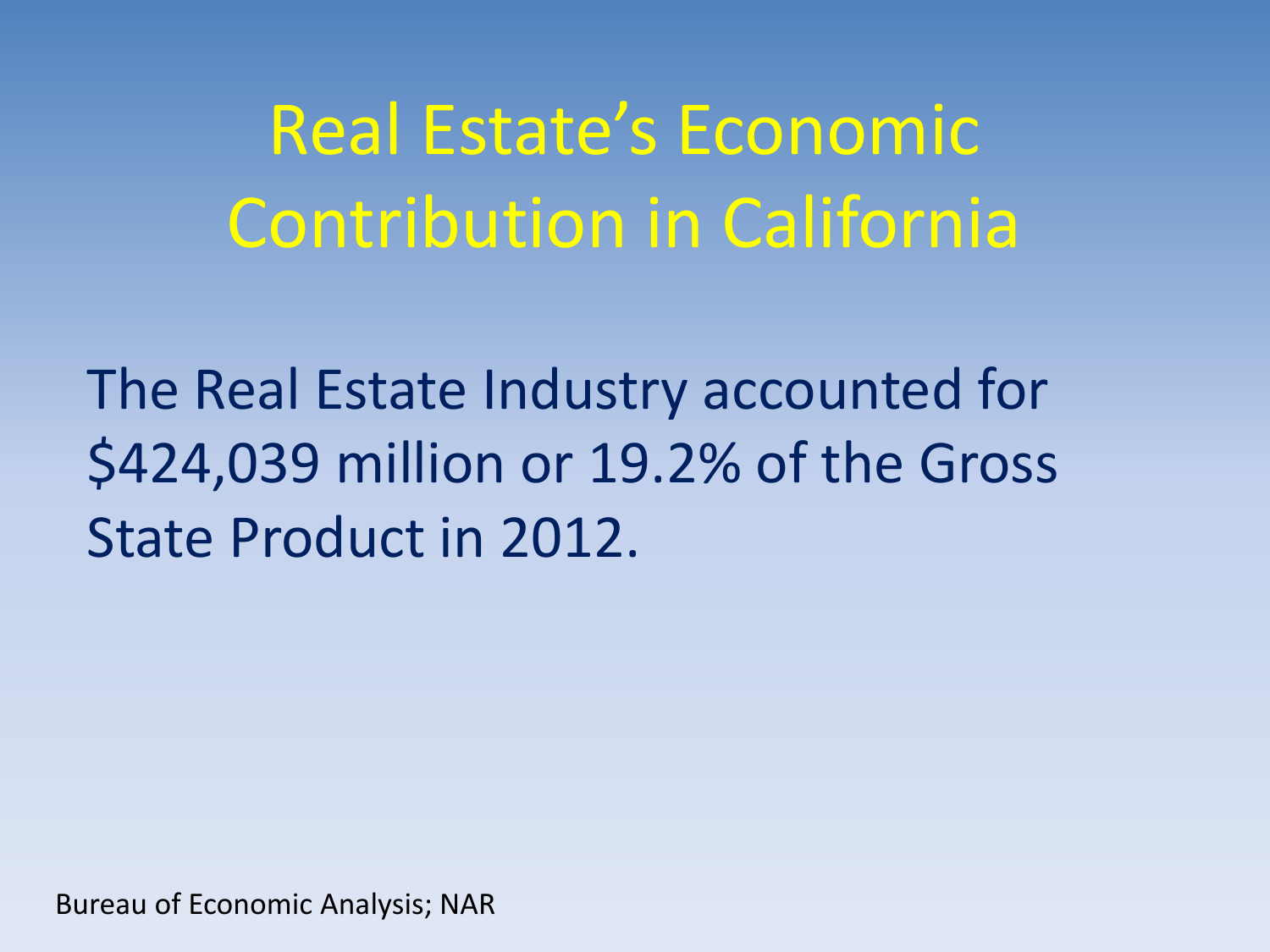# Economic Contributions are derived from …

- Home construction
- Real estate brokerage
- Mortgage lending
- Title insurance
- Rental and Leasing
- Home appraisal
- Moving truck service
- Other related activities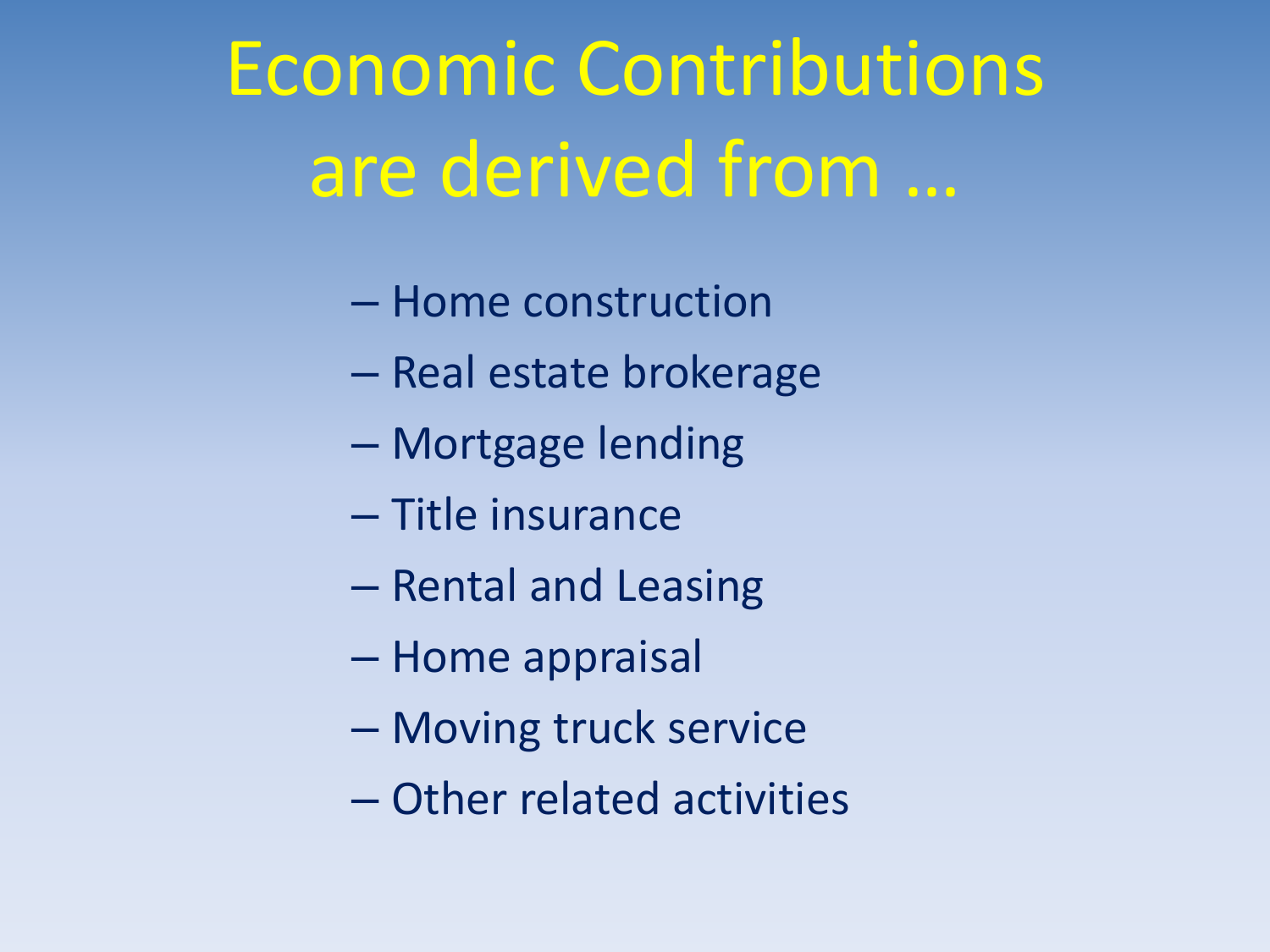## When a Home is Sold in California

### Income Generated from real estate related industries is: \$36,477

Additional expenditure on consumer items such as on furniture, appliances, and remodeling is:

### \$4,494

Bureau of Economic Analysis; Census; NAHB, NAR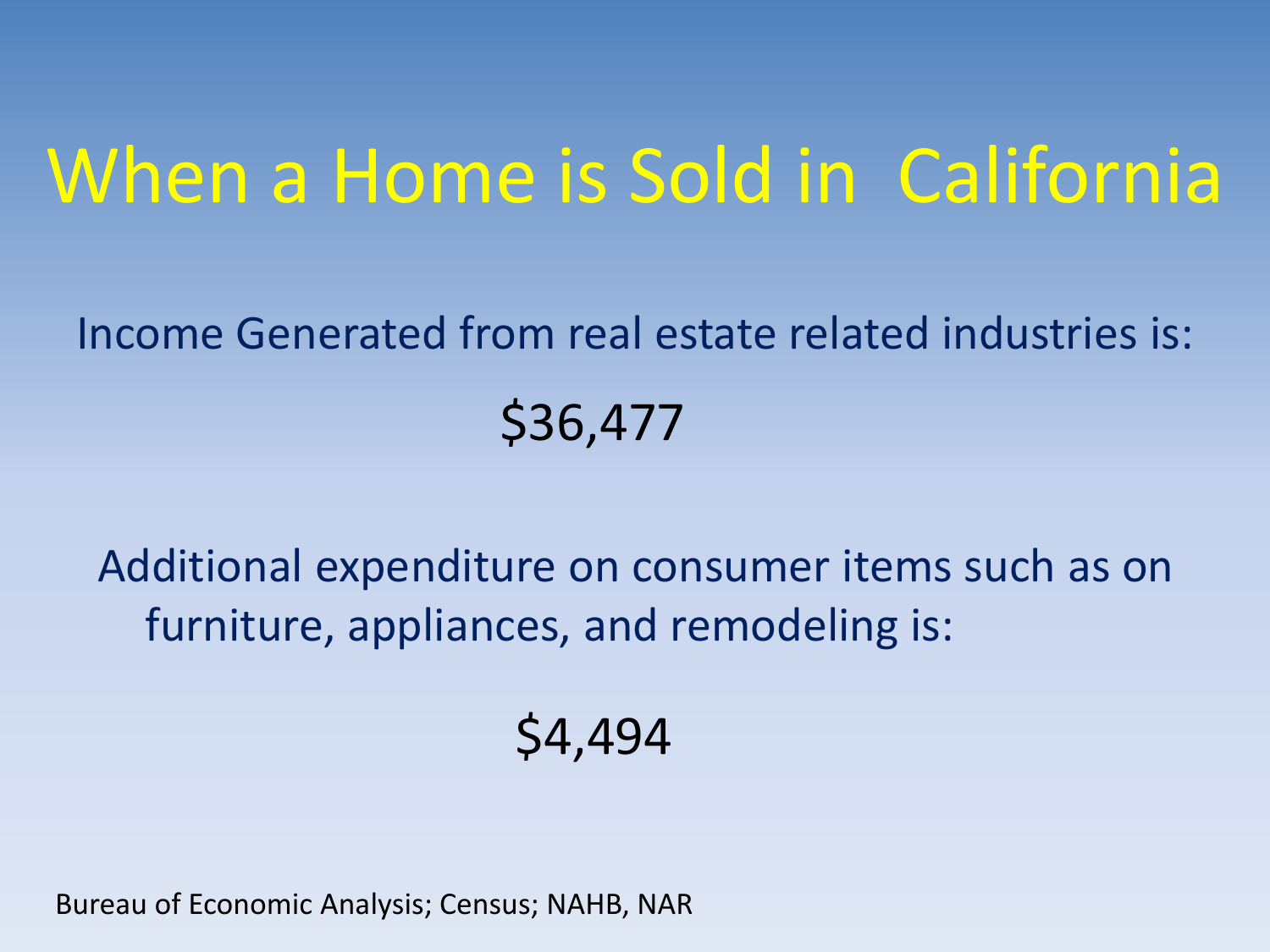# When a Home is Sold in California

It generates economic multiplier impact. There is a greater spending at restaurants, sports games, and charity events. The size of this "multiplier" effect is estimated to be:

#### \$19,666

Additional home sales induce additional home production. Typically one new home is constructed for every 8 existing home sales. Therefore, for each existing home sale, 1/8 of new home value is added to the economy which is estimate in the state to be:

### \$50,663

Bureau of Economic Analysis; Macroeconomic Advisors, NAR